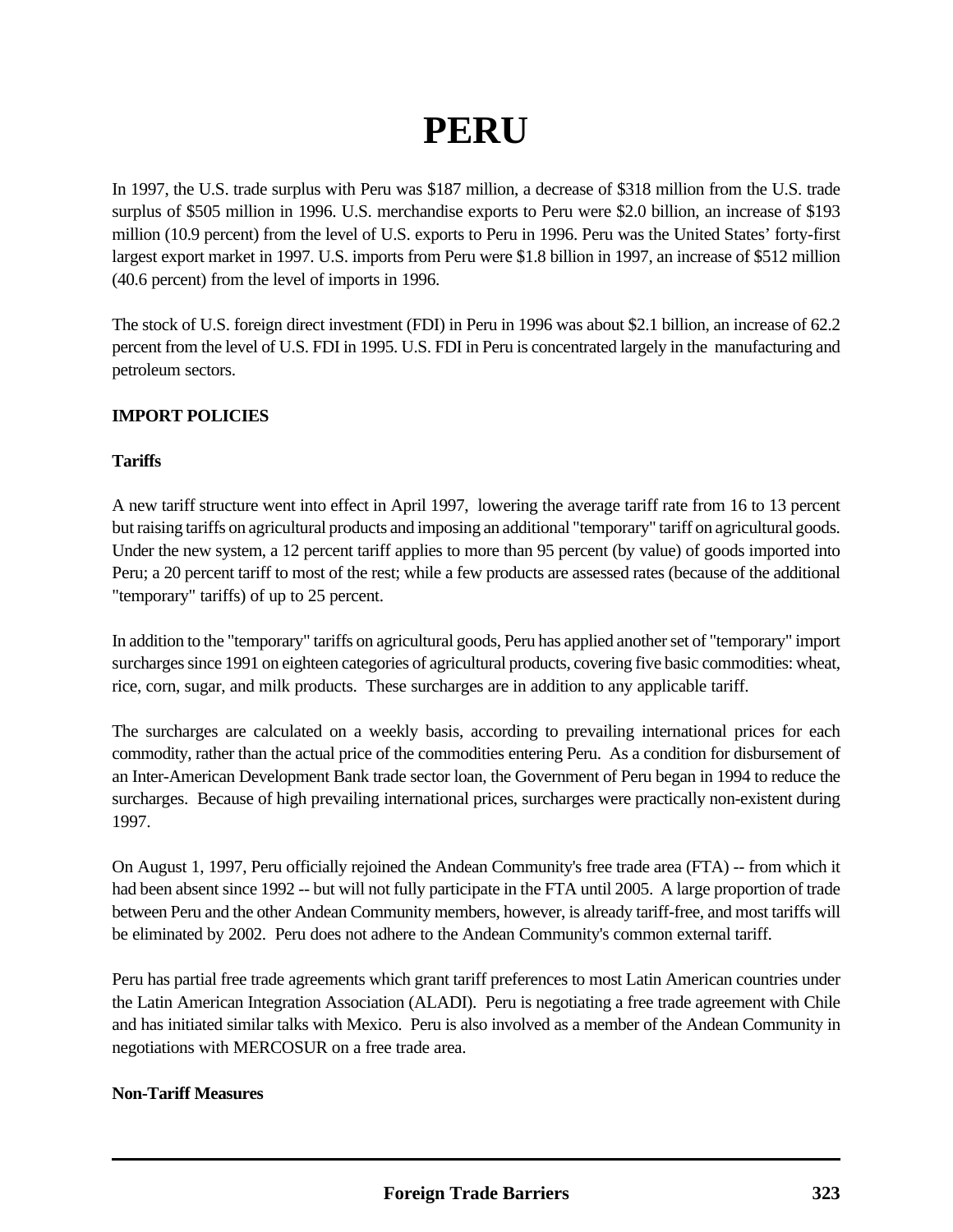## **Peru**

Almost all non-tariff barriers, including subsidies, import licensing requirements, import prohibitions, and quantitative restrictions, have been eliminated. However, the following imports are banned: fireworks, used clothing, used shoes, used tires, cars over five years old, and trucks over eight years old. (Note: imported used cars and trucks that meet these time limits must pay a 45 percent excise tax -- compared to 20 percent for a new car -- unless they are refurbished in an industrial center in the south of the country upon entry.)

Peru applies a value-added tax (VAT) rate of 18 percent to most products, and special consumption taxes, ranging from 10 to 50 percent, on certain items. Peru's methodology of applying a "consolidated rate" to assess special consumption and sales taxes on imported goods is burdensome, since the taxes are applied consecutively.

Under a 1992 customs reform, most imported cargo must be pre-inspected by contracted supervising firms to check for possible under-invoicing. The cost of these inspections -- as much as one percent of the f.o.b. value of the goods -- is paid by the importer. Some U.S. exporters have complained of excessive delays caused by the pre-inspection system. In particular, the Peruvian requirement that shipments be inspected by the Government of Peru-authorized inspection agencies offers U.S. exporters no guarantee that certified pricing and details of the inspection will be accepted by Peruvian customs authorities. Such practices can make U.S. exporters less competitive than local suppliers. The United States has urged Peru to adopt predictable customs inspection procedures and to meet its obligations under the WTO Agreement on Pre-Shipment Inspection.

## **GOVERNMENT PROCUREMENT**

Government procurement is normally handled by public international tender. Contracts above a specified minimum value -- currently about \$100,000 for purchases of goods and services and \$250,000 for public works -- must be adjudicated by competitive bid. There is no statutory requirement to buy Peruvian goods or services. Interested companies must purchase bid documents, however, and bidders must have a local office or representative to qualify. Peru is not a signatory to the WTO Government Procurement Agreement.

## **EXPORT SUBSIDIES**

Peru does not provide any direct payment upon export. Exporters can, however, receive rebates of a portion of the tariffs and value-added taxes paid on their inputs. In June 1995, the government approved a simplified drawback scheme which allows small exporters to claim a flat five percent rebate, subject to certain restrictions.

# **LACK OF INTELLECTUAL PROPERTY PROTECTION**

Peru does not yet provide adequate and effective protection of intellectual property rights (IPR). Peru passed two laws in April 1996 which improved the country's IPR regime and brought national laws into conformity with Andean Community decisions; and, in June 1997, the government issued an executive decree improving several aspects of its industrial property rights law. However, the government will still need to make further improvements to these laws - - to be in compliance with the WTO's Agreement on Trade-Related Aspects of Intellectual Property (TRIPS) -- by the year 2000, when the transition period for developing countries ends. Peru has been on the "Watch List" under the Special 301 provisions of the 1988 Trade Act since 1992.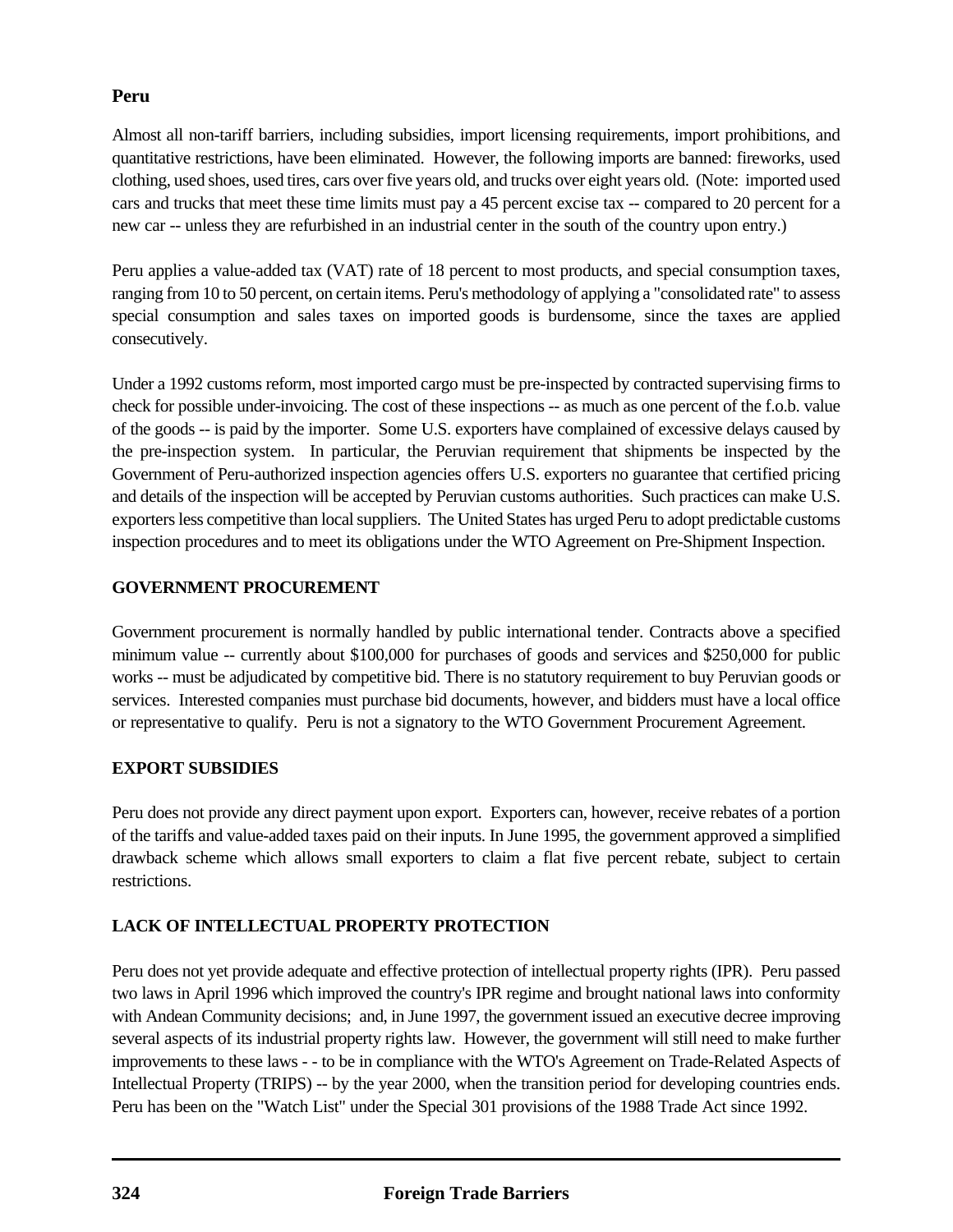The enforcement of intellectual property rights in Peru in 1997 showed mixed results. The special criminal prosecutor for IPR crimes received and acted upon 30 percent more complaints than in 1997; U.S. companies successfully worked with federal prosecutors to fight piracy of their products; and the customs service and the National Institute for the Defense of Competition and Protection of Intellectual Property (INDECOPI) -- the government's specialized IPR office -- improved cooperation on fighting the importation of contraband merchandise. Shortcomings in enforcement, however, continued to exist. Of special concern to U.S. companies, the administrative court within INDECOPI repeatedly lowered to meaningless levels fines on pirates which had been imposed by INDECOPI's front-line IPR offices. Piracy remains a serious problem in Peru.

#### **Patents and Trademarks**

Peru's April 1996 industrial property decree provides an effective term of protection for patents, prohibits devices that decode encrypted satellite signals, and contains other improvements, such as increasing the term of protection for industrial designs. In June 1997, based on an agreement reached with the U.S. Government, the Government of Peru published an executive decree resolving several inconsistencies in the patent area between its 1996 industrial property law and the TRIPs agreement. The government has also introduced legislation confirming its decree. Peruvian law does not provide for transitional ("pipeline") protection for pharmaceutical product patents or protection against parallel imports.

Trademark violations are also prevalent, although several cases involving counterfeiting of U.S. trademarked goods that were prominent in the early 1990s have been resolved. In 1997, U.S. trademark owners also had notable success working with Peru's criminal prosecutors to defend their trademarks.

## **Copyrights**

Peru's 1996 copyright decree is generally consistent with TRIPs; however, it also contains provisions covering reciprocity, which appear to violate the MFN provisions in Article 4 of the TRIPs agreement. Textbooks, books on technical subjects, audio cassettes, motion picture videos, and software are widely pirated.

Losses to U.S. copyright owners and pharmaceutical companies in Peru are extensive, despite some improvement in IPR enforcement under the new laws and enforcement institutions. Industry estimates that in 1997, total revenue lost to copyright piracy was \$77 million. U.S. companies have become more active in defending their interests in Peru by retaining local representation, conducting anti-piracy campaigns and investigations, and filing complaints with INDECOPI and the courts.

## **SERVICES BARRIERS**

## **Basic Telecommunications Services**

In the WTO negotiations on basic telecommunications services, concluded in March 1997, Peru made commitments on all basic telecommunications services, with full market access and national treatment to be provided as of June 1999. Peru adopted the reference paper on regulatory commitments.